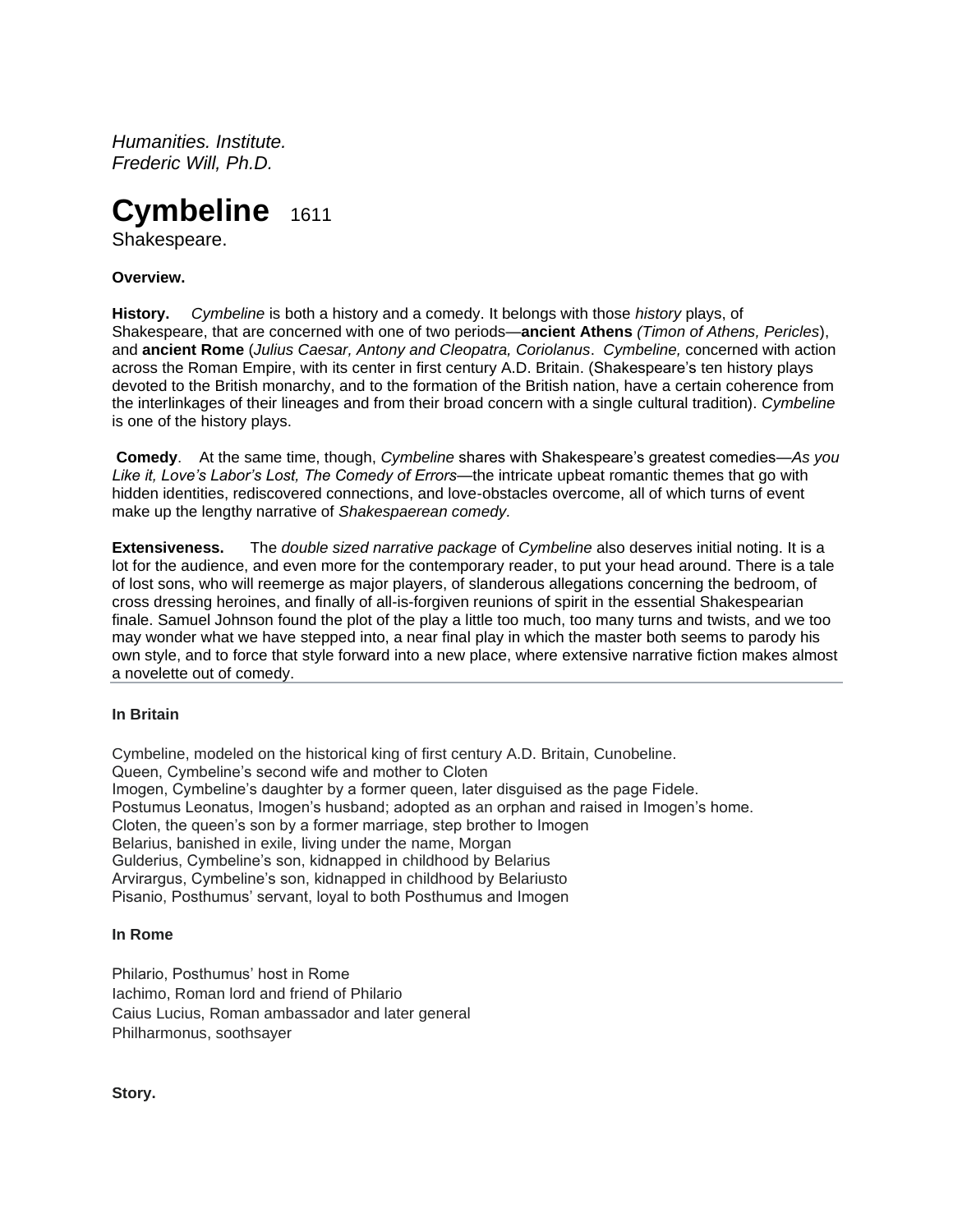**Chit chat.** Two citizens chat in the gardens of the palace of King Cymbeline, in Britain. (Cymbeline is the vassal King of the province of Britannia under the Roman Empire, in the first years of the Roman Empire. The usual sources, especially Holinshed's *Chronicles,* but also the *Decameron* of Boccaccio, and some contemporary dramas tossed in, provided Shakespeare with what he needed to flesh out this extremely little known area of Roman provincial history.) Their topic is the two sons of Cymbeline, who were kidnapped from him twenty years before, by an exiled traitor Belarius, who has not been heard from since.

**Imogen.** Cymbeline's only daughter, Imogen, has remained at court, but has refused to marry the choice of her parents, having instead and secretly married her lover Posthumus, a member of Cymbeline's court. It is the strong preference of the Queen that Imogen should marry her own son Cloten, an oafish but ardent suppliant for the love of Imogen, who, like her father, dismisses the young man as beneath consideration. Even Cymbeline, no special friend of his own wife, will not hear speak of Cloten, and is fretful about the private decisions of Imogen, who we already know as headstrong. By the end of the first Act, the Queen has decided to poison both the King and Imogen, clearly with the intention of clearing the way for Cloten and her own lineage.

**Posthumus**. The major action of the play takes place around Posthumus, the faithful lover who is now banished from the court, where Imogen is tightly confined. Posthumus makes his way to Italy, where he starts hanging out with Iachimo and other fast lane young lads; Posthumus praises the beauty of his beloved, mentioning such special tour items as her jewelry, especially her ring, and a beautiful mole under her breast. From this point, given a little knowledge of Shakespeare, we begin to sense how the entire play will unfold. In fact it is from just this point that the humor and tenor of the whole narrative landscape make sense.

**Unfolding.** Posthumus and Iachimo make a bargain; Iachimo will seduce Imogene, and give ample proof of it, or he will lose a large wager and find himself fighting a duel to the death. Trapped in Imogen's room, and at risk of being discovered by her, Iachimo jumps into a large casket of jewels and silks, and emerges to find the lady asleep; he has no time to do more than make a thoroughly documented diagram of the lady's room, proof enough, as it turns out, to convince Posthumus that a terrible seduction scene has taken place, and that his wife has trampled on their vows. The die is cast, and cannot be withdrawn.

**Disgust.** The horror of this presumed seduction drives Posthumus hysterical. He grills his man, Pisanio, for further evidence on the matter, finds no way to free himself from the burden of proof, and pens a letter to Imogen, who has disappeared in the Welsh mountains, telling her of his terrible sense of betrayal, his disgust with her, and asking Pisanio to deliver the letter to her in the coastal town of Milford Haven, in Wales. The wild card here is Pisanio, whom Posthumus has given the assignment of killing Imogen after delivering his message, a job Pisanio will not consider performing. It is in fact Pisanio who will move the plot in directions that will ultimately save Imogen's life. He urges her to assume a disguise, a fake name, Fidele, and to head for the hills.

**Court.** At court-- one recalls Samuel Johnson's objections to the complexities of this plot—events bring Cymbeline's own military-administratve role back to the center of the story. There Cymbeline is in heavy conflict with his Roman bosses, and refuses to pay his annual tribute. The Roman ambassador says that the situation can easily lead to war with Rome, and an invasion of Britain by Roman troops. Meanwhile the Queen's oafish son, Cloten, has left the court. He has heard that Posthumus and Imogen have met at Milford Haven; he, Cloten, decides to disguise himself as Posthumus, track down Imogen, rape and marry her. This plan coincides, unfortunately for Cloten, with the reuniting of Imogen with Belarius, the kidnapper of her two brothers, and with those brothers themselves. It is those very brothers who behead Cloten. And on and on, through this labyrinth of sub plots which led Samuel Johnson to complain of the unnecessary overdevelopment of the plot of the play—which was, however, quite a delight to such connoisseurs as Hazlitt and John Keats, a century later.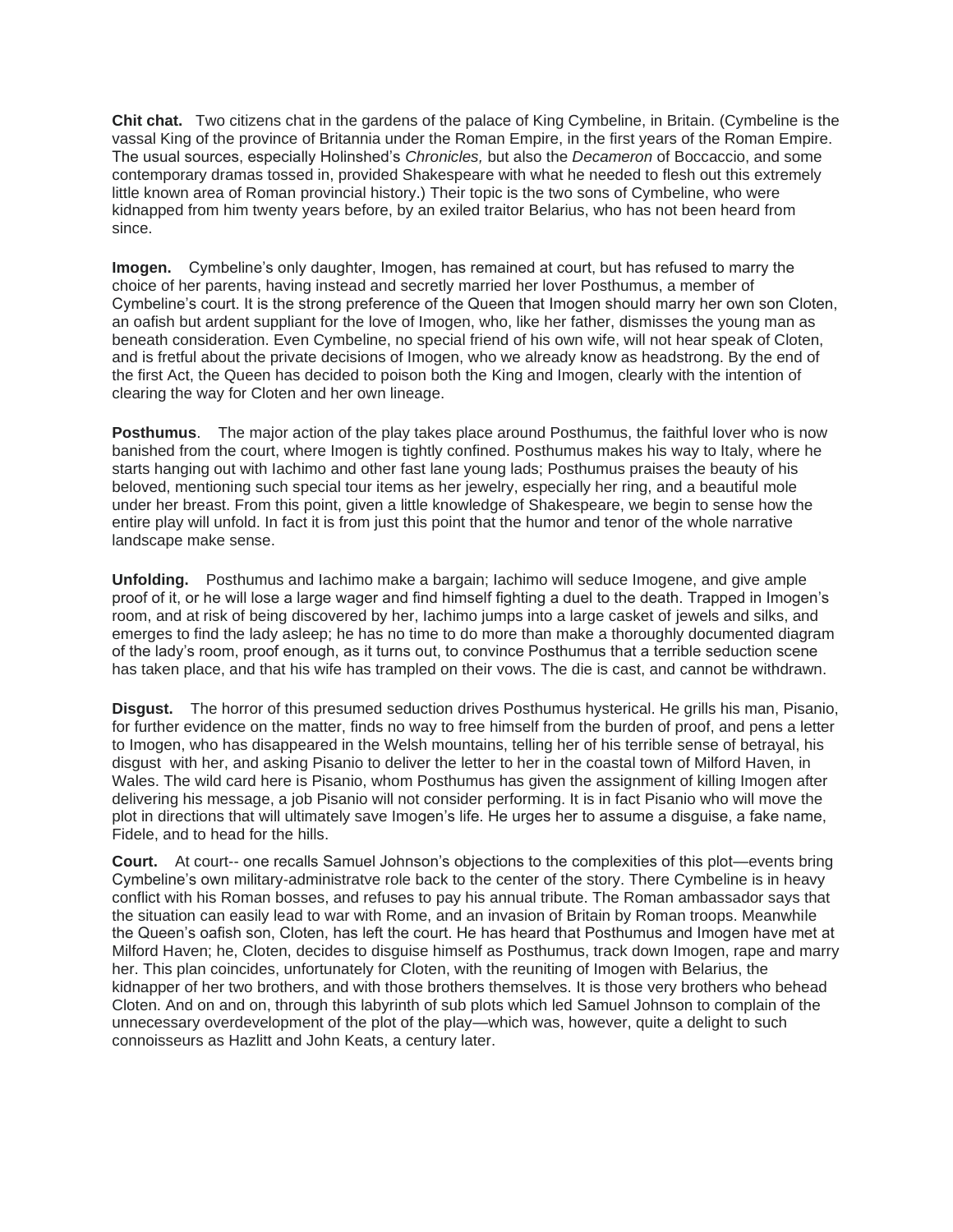**Finale.** More intricate details are in store for the reader or audience who can follow the dreadful demise of the Queen, in Rome, the poison the Queen had prepared for her husband and daughter, the beheading of Cloten, who makes his way to the cave of Belarius, the wakening of Imogen from a death like sleep, to mistake the beheaded Cloten (dressed as Posthmus) for her husband. From this point to a final finale, in which Cymbeline warms toward the Roman ambassador and his soothsayer, pardons the kidnappers and court fleers and Posthumus-like retainers, and all is well in the kingdom is a long walk. In the opinion of this profile writer, yours truly, Shakespeare might well have reread that old letter of the Roman senator, Cicero, who when writing to a friend—in fact almost at the time of this play--apologized to his friend for hot having enough time to write a short letter.

# **Themes**

**True love.** This tried and true topic is given a subtle and appropriate reading. The true lovers of the play, of course, are Imogen and Posthumus, but even their love is flawed. Posthumus is hopelessly enraged, at the whole human condition, when he is shown the letter from Iachimo, confirming his presence in the bedroom of Imogen. It is as though true love can melt on the slightest suspicion.

**Jealousy**. The most extravagant jealousies, here, are those of the Queen—in her hostility to any potential rival to Cloten—and Posthumus, in his rage at Iachimo. In each case the character's insight is sharply limited by jealousy. The mastery of *Othello* lies behind the present fine touches.

**Fidelity.** Imogen, who adopts Fidele as her password, is the image of all for love, and is virtually devastated by the letter in which Posthumus doubts her own love. She gives herself up to Pisanio to stab.

**Cloddishness.** Shakespeare is great at creating all kinds of fools and dullards, but none of his dull witted clods can beat Cloten, a self-centered, inarticulate, ruthless fool.

**Cross-dressing.** One case of cross dressing in the play is unusual: Cloten's dressing in the clothes of Posthumus, in order to acquire free access to Imogen. This would be cross dressing within the same gender. The other case, of course, involves Imogen dressing and acting as 'Fidele.' Imogen cross dresses for freedom and safety; Cloten for sexual predation.

# **Cymbeline,**

**Character** The main character is Cymbeline, King of the Roman province of Britain. He is the *pere de famille* of a now torn apart family in which only one of his three chlldren is around—Imogen at court--and whose wife is largely hostile to him—she will attempt to poison him. He is of defiant nature, refusing to pay unjustly imposed taxes to the Roman Emperor, but in the end, when his prisoners have been identified, after the stand off battle with the Romans, Cymbeline is festive, forgiving, and pardoning.

**Parallels**. Shakespeare's own King Lear, or Aeschylus' King Agamemnon come to mind, as aging rulers, doting on their daughters, are ultimately undone by their inability to handle this relationship. Lear expects an expression of unlimited love from each of his daughters, and not receiving it—in the unqualified form he expects—he is driven insane with need, with the need to be loved. Agamemnon loves his daughter Iphigeneia greatly and under the pressure to have her sacrificed he is in agony, though ultimately he yields, because the whole world as he knows it depends on this murderous action.

## **Illustrative moments**

**Critical**. The King is bitterly opposed to the marriage of his daughter Imogen, with the court functionary Posthumus. The King and Queen—for once –agree; the young man should be driven away.

**Welcoming.** In welcoming the Roman ambassador, from whom he anticipates bad news, Cymbeline is proper and professional. His personal presence is dignified.